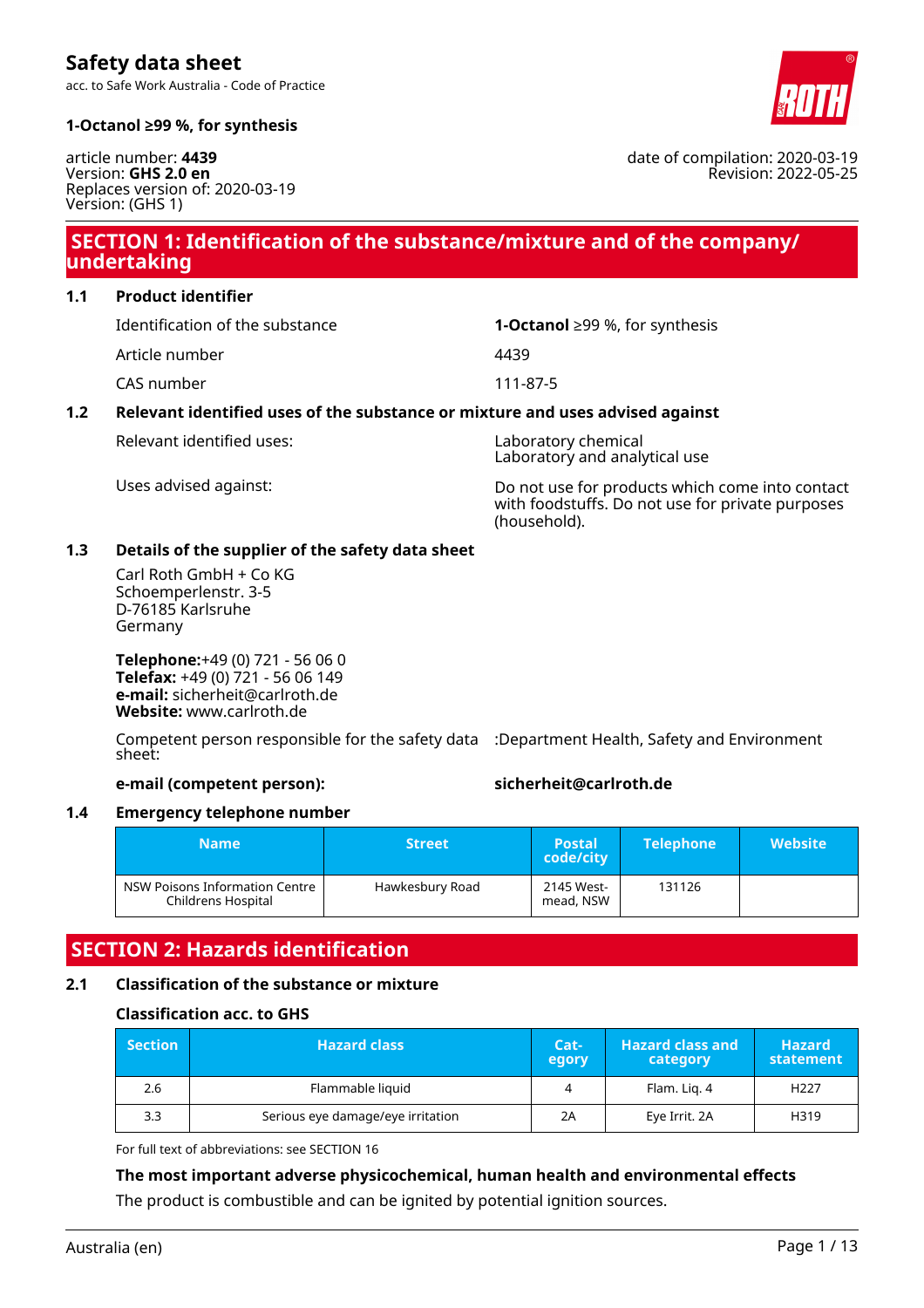acc. to Safe Work Australia - Code of Practice

### **1-Octanol ≥99 %, for synthesis**

article number: **4439**



### **2.2 Label elements**

### **Labelling**

**Signal word Warning Pictograms**

GHS07



### **Hazard statements**

| H <sub>227</sub> | Combustible liquid            |
|------------------|-------------------------------|
| H319             | Causes serious eye irritation |

### **Precautionary statements**

### **Precautionary statements - prevention**

| P210 | Keep away from heat/sparks/open flames/hot surfaces. - No smoking |
|------|-------------------------------------------------------------------|
| P280 | Wear eye protection/face protection                               |

### **Precautionary statements - response**

| P305+P351+P338 | IF IN EYES: Rinse cautiously with water for several minutes. Remove contact<br>lenses, if present and easy to do. Continue rinsing |
|----------------|------------------------------------------------------------------------------------------------------------------------------------|
| P337+P313      | If eye irritation persists: Get medical advice/attention                                                                           |
| P370+P378      | In case of fire: Use sand, carbon dioxide or powder extinguisher for extinction                                                    |

### **Precautionary statements - storage**

P403 Store in a well-ventilated place

### **2.3 Other hazards**

This material is combustible, but will not ignite readily.

### **Results of PBT and vPvB assessment**

According to the results of its assessment, this substance is not a PBT or a vPvB.

# **SECTION 3: Composition/information on ingredients**

### **3.1 Substances**

| Name of substance | 1-Octanol        |
|-------------------|------------------|
| Molecular formula | $C_8H_{18}O$     |
| Molar mass        | 130.2 $9/_{mol}$ |
| CAS No            | 111-87-5         |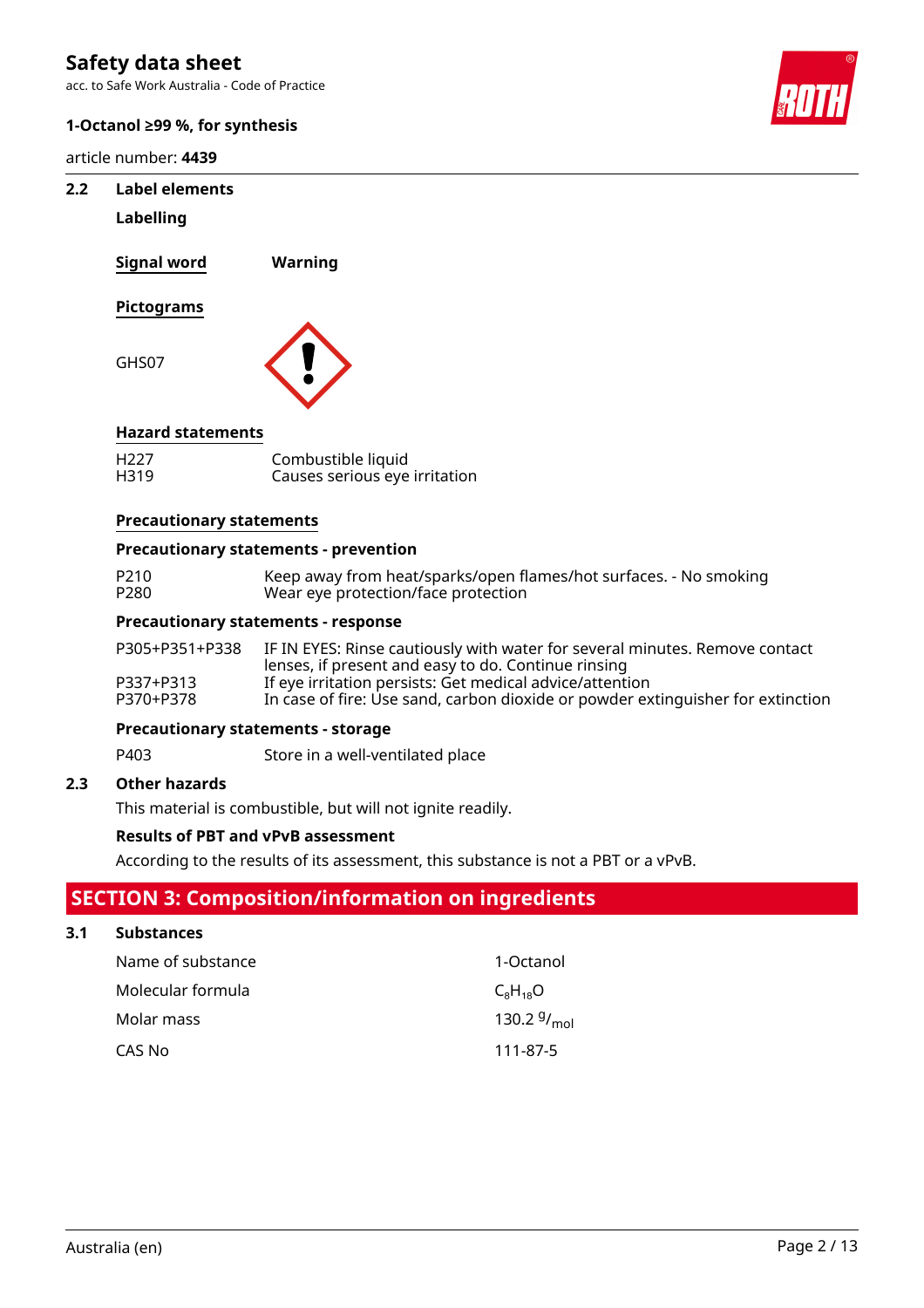acc. to Safe Work Australia - Code of Practice



### **1-Octanol ≥99 %, for synthesis**

article number: **4439**

# **SECTION 4: First aid measures**

### **4.1 Description of first aid measures**



### **General notes**

Take off contaminated clothing.

### **Following inhalation**

Provide fresh air. In all cases of doubt, or when symptoms persist, seek medical advice.

### **Following skin contact**

Rinse skin with water/shower.

### **Following eye contact**

Irrigate copiously with clean, fresh water for at least 10 minutes, holding the eyelids apart. In case of eye irritation consult an ophthalmologist.

### **Following ingestion**

Rinse mouth. Call a doctor if you feel unwell.

- **4.2 Most important symptoms and effects, both acute and delayed** Irritation, Headache, Vertigo, Dizziness, Fatigue, Narcosis
- **4.3 Indication of any immediate medical attention and special treatment needed** none

# **SECTION 5: Firefighting measures**

### **5.1 Extinguishing media**



### **Suitable extinguishing media**

co-ordinate firefighting measures to the fire surroundings water spray, dry extinguishing powder, BC-powder, carbon dioxide (CO<sub>2</sub>)

### **Unsuitable extinguishing media**

water jet

### **5.2 Special hazards arising from the substance or mixture**

Combustible. In case of insufficient ventilation and/or in use, may form flammable/explosive vapourair mixture. Solvent vapours are heavier than air and may spread along floors. Places which are not ventilated, e.g. unventilated below ground level areas such as trenches, conduits and shafts, are particularly prone to the presence of flammable substances or mixtures. Vapours are heavier than air, spread along floors and form explosive mixtures with air. Vapours may form explosive mixtures with air.

### **Hazardous combustion products**

In case of fire may be liberated: Carbon monoxide (CO), Carbon dioxide (CO₂)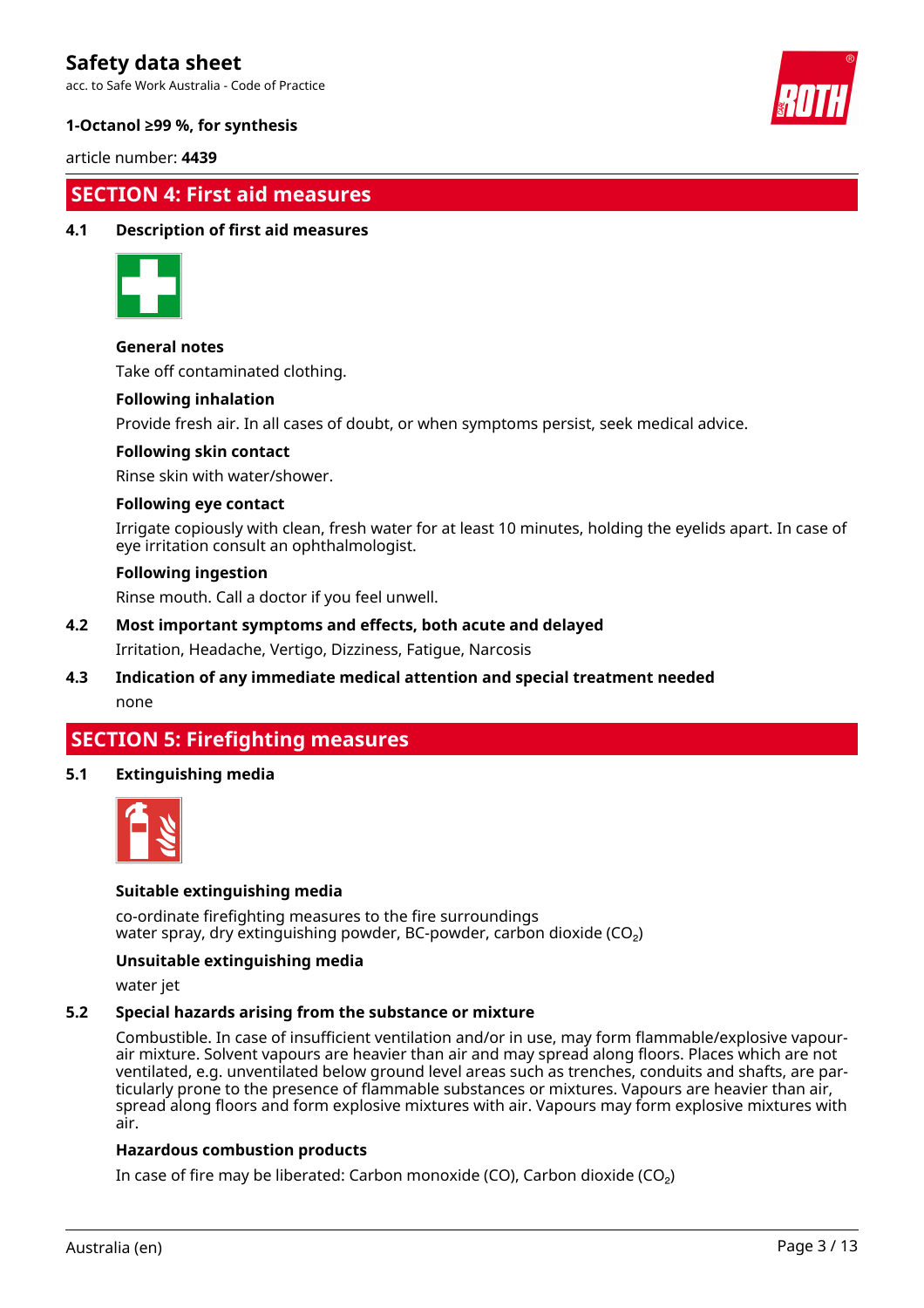acc. to Safe Work Australia - Code of Practice



### **1-Octanol ≥99 %, for synthesis**

article number: **4439**

### **5.3 Advice for firefighters**

In case of fire and/or explosion do not breathe fumes. Fight fire with normal precautions from a reasonable distance. Wear self-contained breathing apparatus.

# **SECTION 6: Accidental release measures**

**6.1 Personal precautions, protective equipment and emergency procedures**



### **For non-emergency personnel**

Avoid contact with skin, eyes and clothes. Do not breathe vapour/spray. Avoidance of ignition sources.

### **6.2 Environmental precautions**

Keep away from drains, surface and ground water. Danger of explosion.

### **6.3 Methods and material for containment and cleaning up**

### **Advice on how to contain a spill**

Covering of drains.

### **Advice on how to clean up a spill**

Absorb with liquid-binding material (sand, diatomaceous earth, acid- or universal binding agents).

### **Other information relating to spills and releases**

Place in appropriate containers for disposal. Ventilate affected area.

### **6.4 Reference to other sections**

Hazardous combustion products: see section 5. Personal protective equipment: see section 8. Incompatible materials: see section 10. Disposal considerations: see section 13.

### **SECTION 7: Handling and storage**

### **7.1 Precautions for safe handling**

Provision of sufficient ventilation.

### **Measures to prevent fire as well as aerosol and dust generation**



Keep away from sources of ignition - No smoking.

Take precautionary measures against static discharge.

### **Advice on general occupational hygiene**

Wash hands before breaks and after work. Keep away from food, drink and animal feedingstuffs.

### **7.2 Conditions for safe storage, including any incompatibilities**

Keep container tightly closed.

**Incompatible substances or mixtures**

Observe hints for combined storage.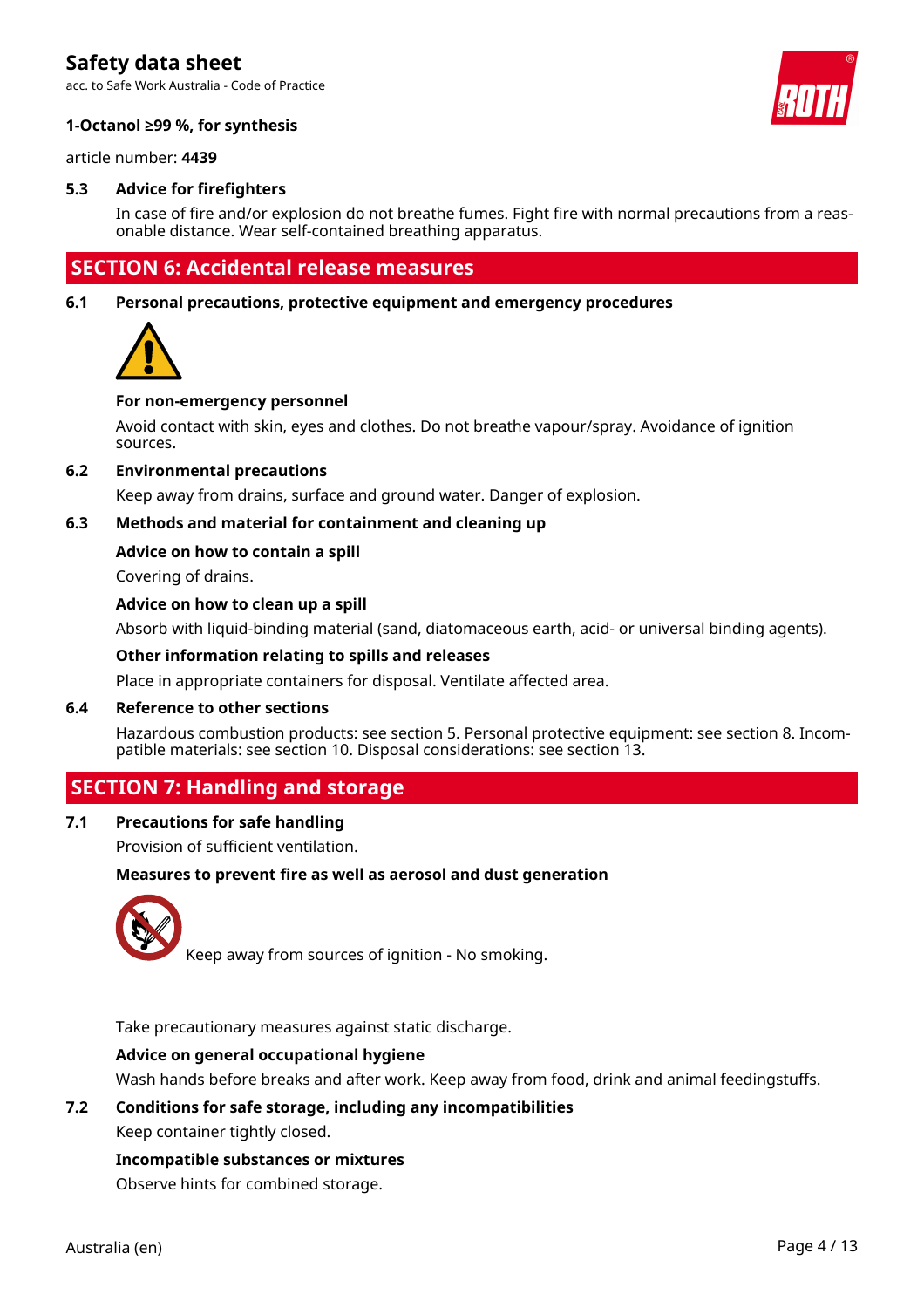acc. to Safe Work Australia - Code of Practice

### **1-Octanol ≥99 %, for synthesis**

article number: **4439**

### **Consideration of other advice:**

### **Ventilation requirements**

Use local and general ventilation.

### **Specific designs for storage rooms or vessels**

Recommended storage temperature: 15 – 25 °C

### **7.3 Specific end use(s)**

No information available.

### **SECTION 8: Exposure controls/personal protection**

### **8.1 Control parameters**

### **National limit values**

### **Occupational exposure limit values (Workplace Exposure Limits)**

This information is not available.

### **Environmental values**

### **Relevant PNECs and other threshold levels**

| End-<br>point | <b>Threshold</b><br>level | <b>Organism</b>       | <b>Environmental com-</b><br>partment | <b>Exposure time</b>         |
|---------------|---------------------------|-----------------------|---------------------------------------|------------------------------|
| <b>PNEC</b>   | $0.2 \frac{mg}{L}$        | aquatic organisms     | freshwater                            | short-term (single instance) |
| <b>PNEC</b>   | $0.02 \frac{mg}{l}$       | aquatic organisms     | marine water                          | short-term (single instance) |
| <b>PNEC</b>   | 55.5 $mg/1$               | aquatic organisms     | sewage treatment plant<br>(STP)       | short-term (single instance) |
| <b>PNEC</b>   | 2.1 $mg/_{ka}$            | aquatic organisms     | freshwater sediment                   | short-term (single instance) |
| <b>PNEC</b>   | 0.21 $mg/kq$              | aquatic organisms     | marine sediment                       | short-term (single instance) |
| <b>PNEC</b>   | 1.6 $mg/kq$               | terrestrial organisms | soil                                  | short-term (single instance) |

### **8.2 Exposure controls**

### **Individual protection measures (personal protective equipment)**

**Eye/face protection**



Use safety goggle with side protection.

**Skin protection**



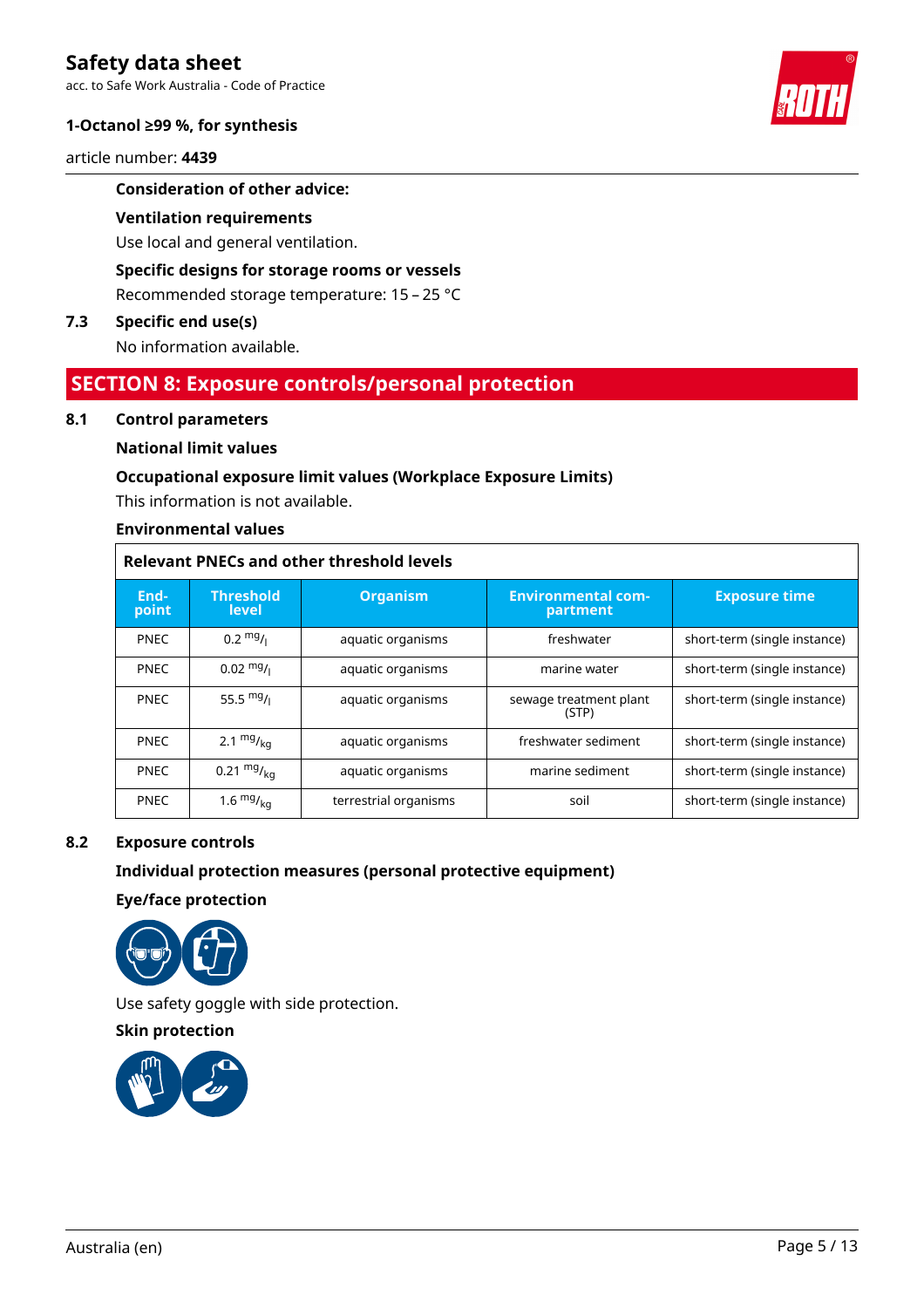acc. to Safe Work Australia - Code of Practice

### **1-Octanol ≥99 %, for synthesis**

article number: **4439**



### **• hand protection**

Wear suitable gloves. Chemical protection gloves are suitable, which are tested according to EN 374. For special purposes, it is recommended to check the resistance to chemicals of the protective gloves mentioned above together with the supplier of these gloves. The times are approximate values from measurements at 22 ° C and permanent contact. Increased temperatures due to heated substances, body heat etc. and a reduction of the effective layer thickness by stretching can lead to a considerable reduction of the breakthrough time. If in doubt, contact manufacturer. At an approx. 1.5 times larger / smaller layer thickness, the respective breakthrough time is doubled / halved. The data apply only to the pure substance. When transferred to substance mixtures, they may only be considered as a guide.

### **• type of material**

NBR (Nitrile rubber)

### **• material thickness**

>0,3 mm

### **• breakthrough times of the glove material**

>480 minutes (permeation: level 6)

### **• other protection measures**

Take recovery periods for skin regeneration. Preventive skin protection (barrier creams/ointments) is recommended.

### **Respiratory protection**



Respiratory protection necessary at: Aerosol or mist formation. Type: A (against organic gases and vapours with a boiling point of  $> 65$  °C, colour code: Brown).

### **Environmental exposure controls**

Keep away from drains, surface and ground water.

### **SECTION 9: Physical and chemical properties**

### **9.1 Information on basic physical and chemical properties**

| Physical state                                              | liquid                                           |
|-------------------------------------------------------------|--------------------------------------------------|
| Colour                                                      | colourless                                       |
| Odour                                                       | characteristic                                   |
| Melting point/freezing point                                | -13.5 $\degree$ C at 1 atm (ECHA)                |
| Boiling point or initial boiling point and boiling<br>range | 194 °C at 1 atm (ECHA)                           |
| Flammability                                                | flammable liquid in accordance with GHS criteria |
| Lower and upper explosion limit                             | $0.8$ vol% (LEL)                                 |
| Flash point                                                 | 86.5 °C at 101.5 kPa (ECHA)                      |
| Auto-ignition temperature                                   | 294 °C at 1,013 mbar (ECHA)                      |
| Decomposition temperature                                   | not relevant                                     |
| pH (value)                                                  | not determined                                   |
|                                                             |                                                  |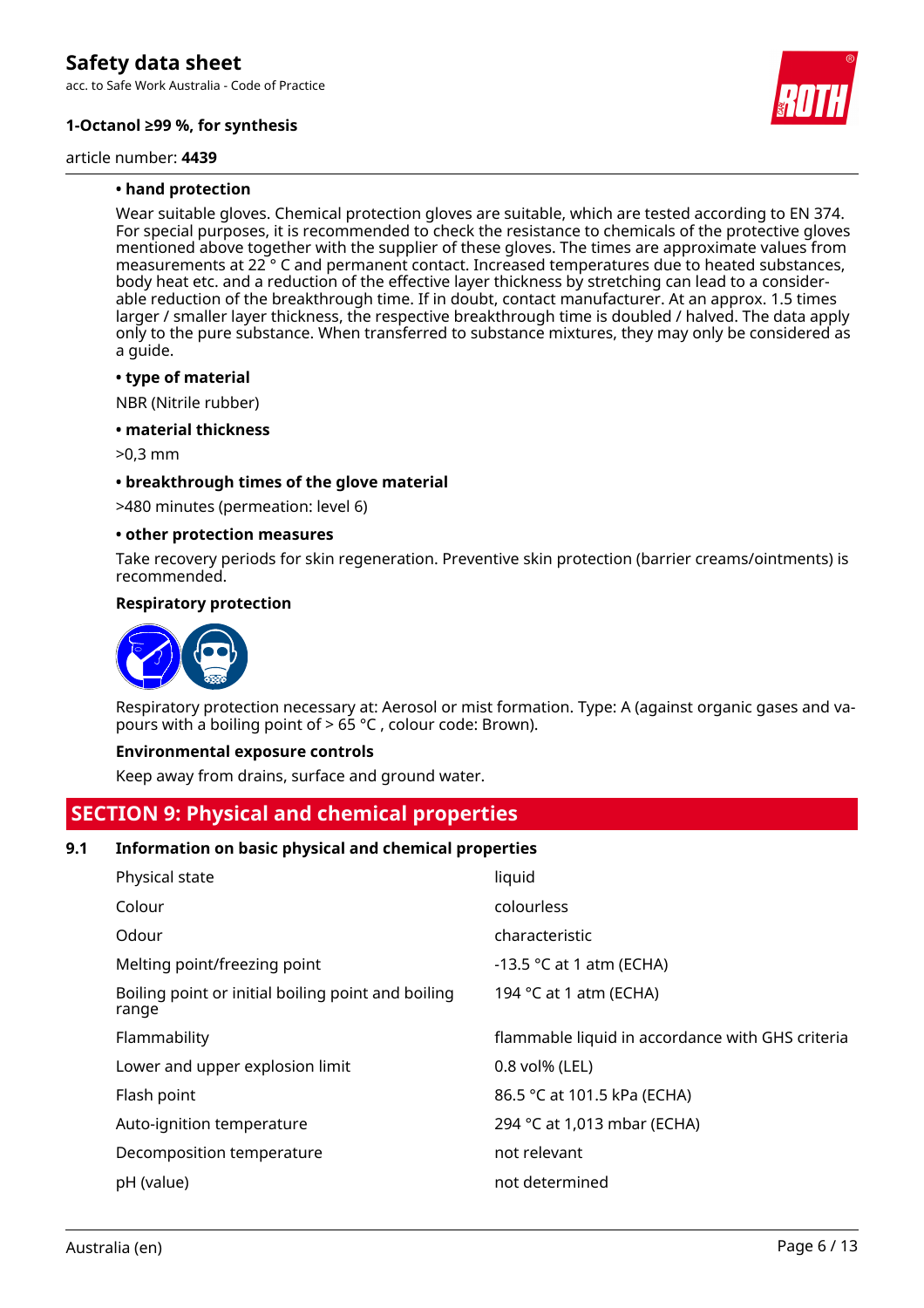acc. to Safe Work Australia - Code of Practice

### **1-Octanol ≥99 %, for synthesis**

article number: **4439**



| Kinematic viscosity                                    | 5.584 $\text{mm}^2$ / <sub>s</sub> at 40 °C          |
|--------------------------------------------------------|------------------------------------------------------|
| Solubility(ies)                                        |                                                      |
| Water solubility                                       | 0.107 $9/1$ at 23 °C (ECHA)                          |
| Partition coefficient                                  |                                                      |
| Partition coefficient n-octanol/water (log value):     | 3.5 (pH value: 5.7, 23 °C) (ECHA)                    |
|                                                        |                                                      |
| Vapour pressure                                        | 0.052 hPa at 20 °C                                   |
| Density and/or relative density                        |                                                      |
| Density                                                | 0.828 $9/_{cm^3}$ at 15.56 °C (ECHA)                 |
| Relative vapour density                                | 4.5 ( $air = 1$ )                                    |
|                                                        |                                                      |
| Particle characteristics                               | not relevant (liquid)                                |
| Other safety parameters                                |                                                      |
| Oxidising properties                                   | none                                                 |
| <b>Other information</b>                               |                                                      |
| Information with regard to physical hazard<br>classes: | There is no additional information.                  |
| Other safety characteristics:                          |                                                      |
| Surface tension                                        | 35.54 m <sup>N</sup> / <sub>m</sub> (298.2 K) (ECHA) |
| п.<br>$\mathbf{r}$ . The set of $\mathbf{r}$           |                                                      |

# **SECTION 10: Stability and reactivity**

### **10.1 Reactivity**

**9.2** 

It's a reactive substance. Risk of ignition.

### **If heated**

Risk of ignition. Vapours may form explosive mixtures with air.

### **10.2 Chemical stability**

The material is stable under normal ambient and anticipated storage and handling conditions of temperature and pressure.

### **10.3 Possibility of hazardous reactions**

**Violent reaction with:** strong oxidiser, Acetic anhydride, Perchlorates, Acids

### **10.4 Conditions to avoid**

Keep away from heat, hot surfaces, sparks, open flames and other ignition sources. No smoking. Keep away from heat.

### **10.5 Incompatible materials**

Rubber articles, different plastics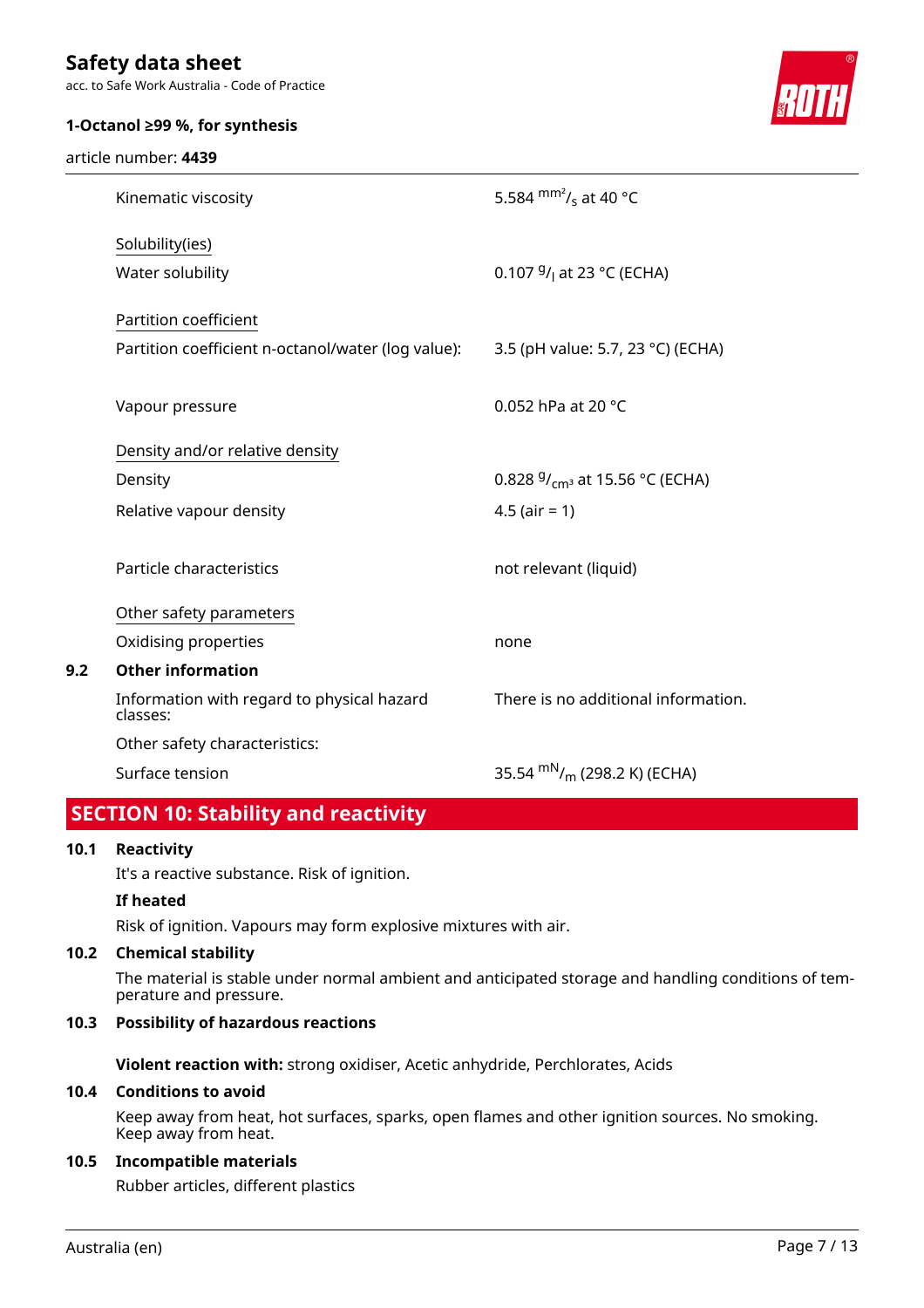acc. to Safe Work Australia - Code of Practice



### **1-Octanol ≥99 %, for synthesis**

article number: **4439**

### **10.6 Hazardous decomposition products**

Hazardous combustion products: see section 5.

# **SECTION 11: Toxicological information**

### **11.1 Information on toxicological effects**

### **Classification acc. to GHS**

### **Acute toxicity**

Shall not be classified as acutely toxic.

| <b>Acute toxicity</b> |                 |                                      |                |               |               |
|-----------------------|-----------------|--------------------------------------|----------------|---------------|---------------|
| <b>Exposure route</b> | <b>Endpoint</b> | <b>Value</b>                         | <b>Species</b> | <b>Method</b> | <b>Source</b> |
| oral                  | LD50            | $>5,000$ mg/ <sub>kg</sub>           | rat            |               | ECHA          |
| dermal                | LD50            | >2,000 - 4,000 <sup>mg</sup> /<br>kg | rabbit         |               | ECHA          |

### **Skin corrosion/irritation**

Shall not be classified as corrosive/irritant to skin.

### **Serious eye damage/eye irritation**

Causes serious eye irritation.

### **Respiratory or skin sensitisation**

Shall not be classified as a respiratory or skin sensitiser.

### **Germ cell mutagenicity**

Shall not be classified as germ cell mutagenic.

### **Carcinogenicity**

Shall not be classified as carcinogenic.

### **Reproductive toxicity**

Shall not be classified as a reproductive toxicant.

### **Specific target organ toxicity - single exposure**

Shall not be classified as a specific target organ toxicant (single exposure).

### **Specific target organ toxicity - repeated exposure**

Shall not be classified as a specific target organ toxicant (repeated exposure).

### **Aspiration hazard**

Shall not be classified as presenting an aspiration hazard.

### **Symptoms related to the physical, chemical and toxicological characteristics**

### **• If swallowed**

vomiting, gastrointestinal complaints

### **• If in eyes**

Causes serious eye irritation

### **• If inhaled**

headache, vertigo, fatigue, dizziness, narcosis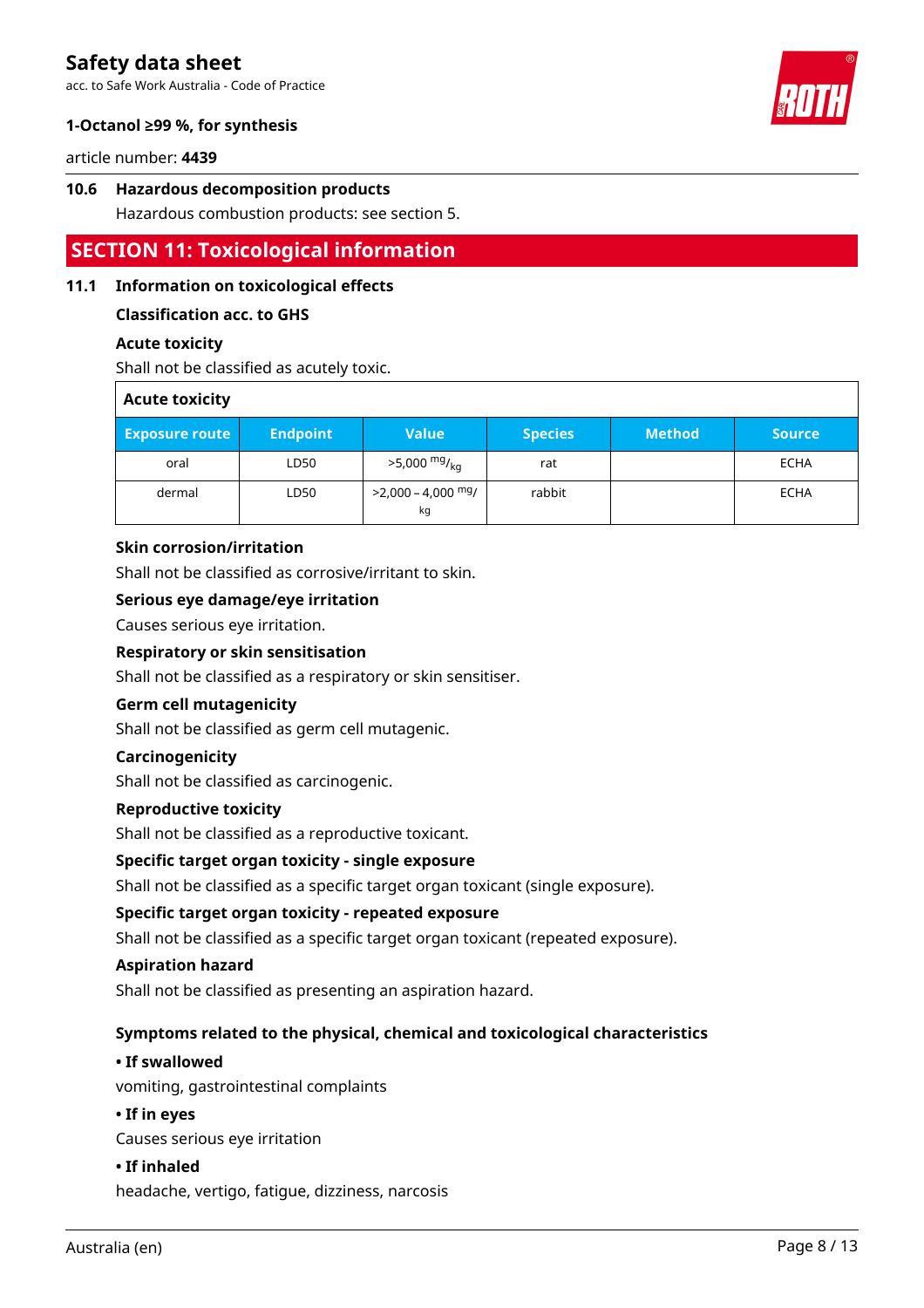acc. to Safe Work Australia - Code of Practice

### **1-Octanol ≥99 %, for synthesis**

### article number: **4439**

### **• If on skin**

Frequently or prolonged contact with skin may cause dermal irritation

### **• Other information**

none

### **11.2 Endocrine disrupting properties**

Not listed.

# **SECTION 12: Ecological information**

### **12.1 Toxicity**

Harmful to aquatic life with long lasting effects.

| <b>Aquatic toxicity (acute)</b> |              |                |               |                         |
|---------------------------------|--------------|----------------|---------------|-------------------------|
| <b>Endpoint</b>                 | <b>Value</b> | <b>Species</b> | <b>Source</b> | <b>Exposure</b><br>time |
| <b>LC50</b>                     | 13.3 $mg/1$  | fish           | <b>ECHA</b>   | 96 h                    |

### **Biodegradation**

The substance is readily biodegradable.

### **12.2 Process of degradability**

Theoretical Oxygen Demand: 2.948 mg/mg Theoretical Carbon Dioxide: 2.703  $^{\mathsf{mg}}\prime_{\mathsf{mg}}$ 

### **12.3 Bioaccumulative potential**

Does not significantly accumulate in organisms.

|  | n-octanol/water (log KOW) | 3.5 (pH value: 5.7, 23 °C) (ECHA) |
|--|---------------------------|-----------------------------------|
|--|---------------------------|-----------------------------------|

### **12.4 Mobility in soil**

Data are not available.

### **12.5 Results of PBT and vPvB assessment**

Data are not available.

- **12.6 Endocrine disrupting properties** Not listed.
- **12.7 Other adverse effects**

Data are not available.

# **SECTION 13: Disposal considerations**

### **13.1 Waste treatment methods**



This material and its container must be disposed of as hazardous waste. Dispose of contents/container in accordance with local/regional/national/international regulations.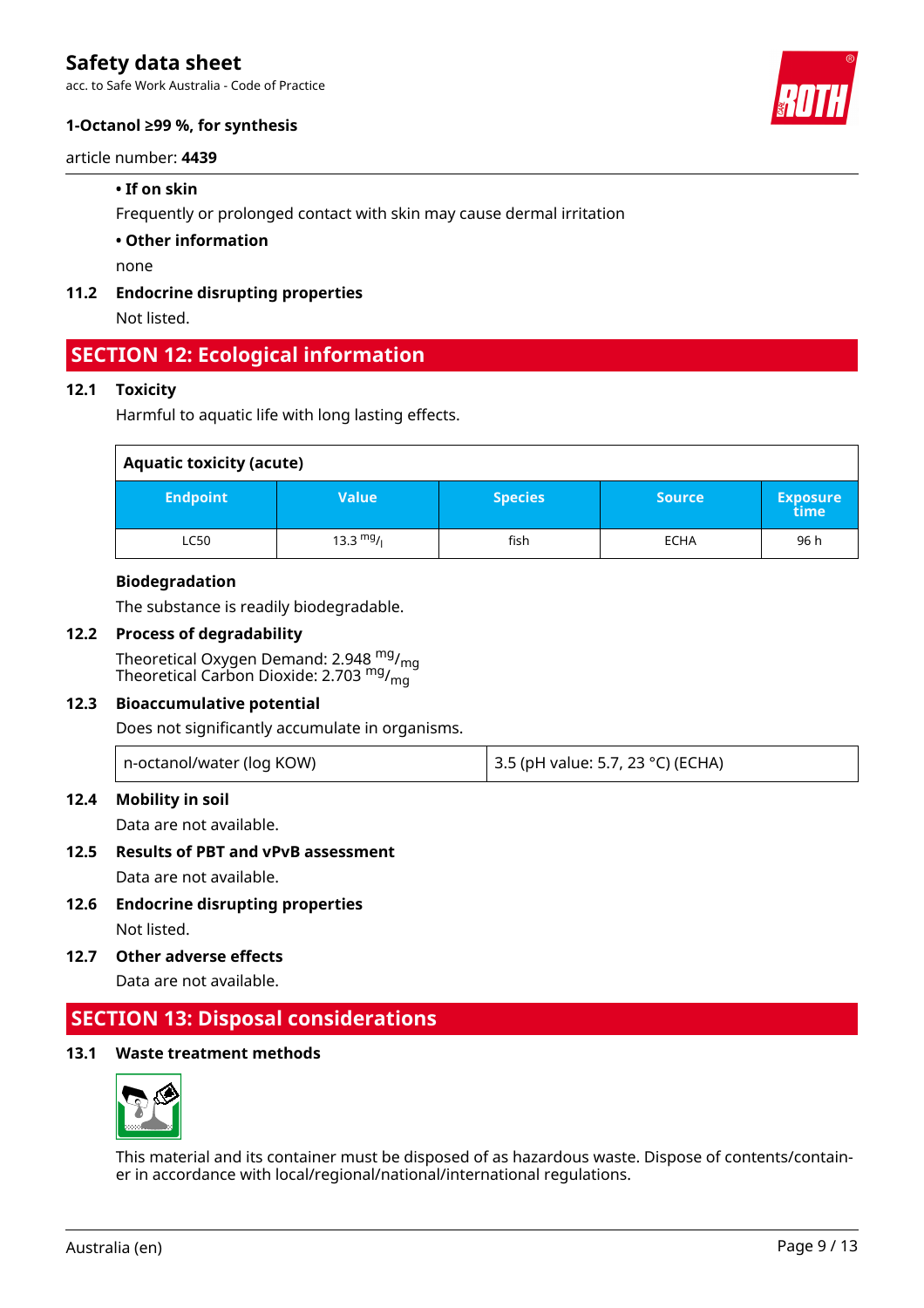acc. to Safe Work Australia - Code of Practice

### **1-Octanol ≥99 %, for synthesis**

article number: **4439**

### **Sewage disposal-relevant information**

Do not empty into drains.

### **13.3 Remarks**

Waste shall be separated into the categories that can be handled separately by the local or national waste management facilities. Please consider the relevant national or regional provisions.

## **SECTION 14: Transport information**

### **14.1 UN number 14.1 UN** number

- **14.2 UN proper shipping name** not assigned
- **14.3 Transport hazard class(es)** not assigned
- **14.4 Packing group not assigned**
- 

### **14.6 Special precautions for user** There is no additional information.

**14.7 Transport in bulk according to IMO instruments** The cargo is not intended to be carried in bulk.

### **14.8 Information for each of the UN Model Regulations**

**Transport informationNational regulationsAdditional information(UN RTDG)** Not subject to transport regulations. UN RTDG

**International Maritime Dangerous Goods Code (IMDG) - Additional information** Not subject to IMDG.

**International Civil Aviation Organization (ICAO-IATA/DGR) - Additional information** Not subject to ICAO-IATA.

# **SECTION 15: Regulatory information**

**15.1 Safety, health and environmental regulations/legislation specific for the substance or mixture** There is no additional information.

### **National regulations(Australia)**

### **Australian Inventory of Chemical Substances(AICS)**

Substance is listed.

### **Other information**

Directive 94/33/EC on the protection of young people at work. Observe employment restrictions under the Maternity Protection Directive (92/85/EEC) for expectant or nursing mothers.

### **National inventories**



**14.5 Environmental hazards** non-environmentally hazardous acc. to the dangerous goods regulations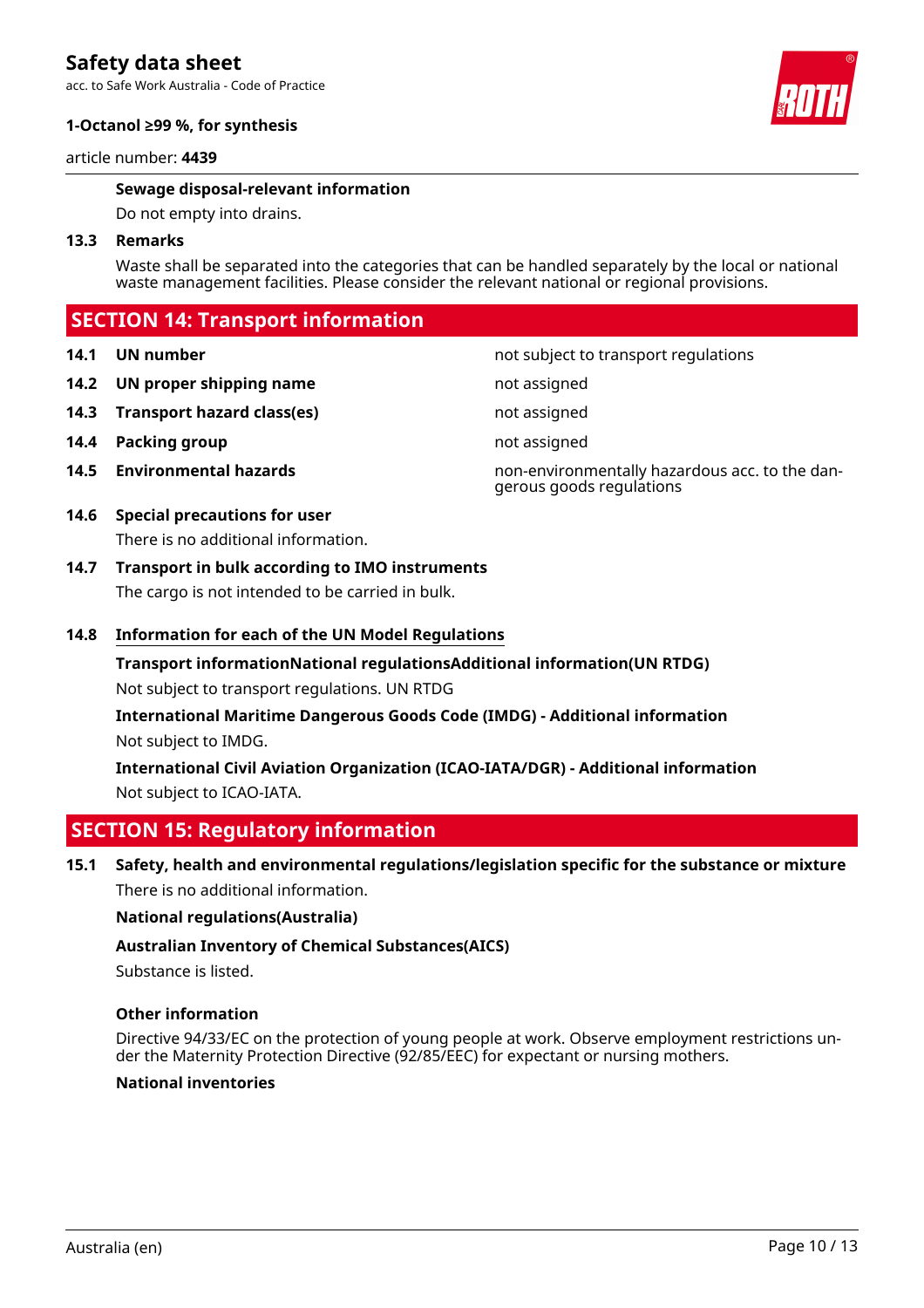acc. to Safe Work Australia - Code of Practice



### **1-Octanol ≥99 %, for synthesis**

article number: **4439**

| <b>Country</b> | <b>Inventory</b> | <b>Status</b>       |
|----------------|------------------|---------------------|
| AU             | AIIC             | substance is listed |
| CA             | <b>DSL</b>       | substance is listed |
| <b>CN</b>      | <b>IECSC</b>     | substance is listed |
| EU             | ECSI             | substance is listed |
| EU             | REACH Reg.       | substance is listed |
| JP             | <b>CSCL-ENCS</b> | substance is listed |
| KR             | KECI             | substance is listed |
| МX             | INSQ             | substance is listed |
| NZ             | NZIoC            | substance is listed |
| PH             | <b>PICCS</b>     | substance is listed |
| <b>TR</b>      | <b>CICR</b>      | substance is listed |
| <b>TW</b>      | <b>TCSI</b>      | substance is listed |
| US             | <b>TSCA</b>      | substance is listed |

### **Legend**

| AIIC         | Australian Inventory of Industrial Chemicals                            |
|--------------|-------------------------------------------------------------------------|
|              |                                                                         |
| <b>CICR</b>  | Chemical Inventory and Control Regulation                               |
|              | CSCL-ENCS List of Existing and New Chemical Substances (CSCL-ENCS)      |
| <b>DSL</b>   | Domestic Substances List (DSL)                                          |
| ECSI         | EC Substance Inventory (EINECS, ELINCS, NLP)                            |
| <b>IECSC</b> | Inventory of Existing Chemical Substances Produced or Imported in China |
| <b>INSO</b>  | National Inventory of Chemical Substances                               |
| KECI         | Korea Existing Chemicals Inventory                                      |
| NZIoC        | New Zealand Inventory of Chemicals                                      |
| <b>PICCS</b> | Philippine Inventory of Chemicals and Chemical Substances (PICCS)       |
|              | REACH Reg. REACH registered substances                                  |
| TCSI         | Taiwan Chemical Substance Inventory                                     |
| <b>TSCA</b>  | Toxic Substance Control Act                                             |

### **15.2 Chemical Safety Assessment**

No Chemical Safety Assessment has been carried out for this substance.

# **SECTION 16: Other information**

### **Indication of changes (revised safety data sheet)**

Alignment to regulation: Globally Harmonized System of Classification and Labelling of Chemicals ("Purple book").

Restructuring: section 9, section 14

| <b>Section</b> | <b>Former entry (text/value)</b> | <b>Actual entry (text/value)</b>                                                                                                                                          | Safety-<br>relev-<br>ant |
|----------------|----------------------------------|---------------------------------------------------------------------------------------------------------------------------------------------------------------------------|--------------------------|
| 2.1            |                                  | Classification acc. to GHS:<br>change in the listing (table)                                                                                                              | yes                      |
| 2.1            |                                  | The most important adverse physicochemical,<br>human health and environmental effects:<br>The product is combustible and can be ignited<br>by potential ignition sources. | yes                      |
| 2.2            |                                  | Precautionary statements - storage:<br>change in the listing (table)                                                                                                      | yes                      |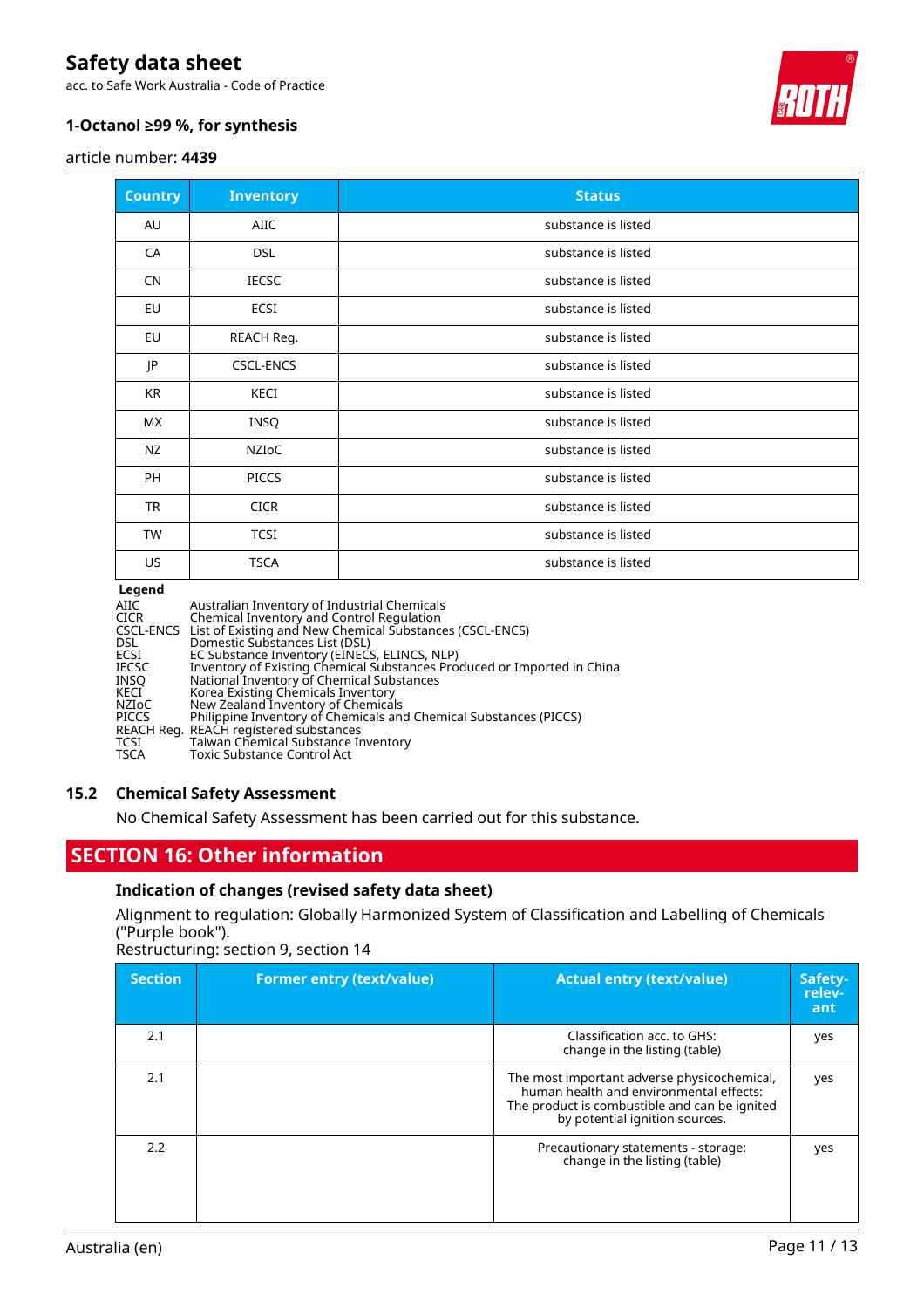acc. to Safe Work Australia - Code of Practice



### **1-Octanol ≥99 %, for synthesis**

### article number: **4439**

| <b>Section</b> | <b>Former entry (text/value)</b>                                                          | <b>Actual entry (text/value)</b>                                                                                             | Safety-<br>relev-<br>ant |
|----------------|-------------------------------------------------------------------------------------------|------------------------------------------------------------------------------------------------------------------------------|--------------------------|
| 2.2            | Labelling of packages where the contents do<br>not exceed 125 ml:<br>Signal word: Warning |                                                                                                                              | yes                      |
| 2.2            |                                                                                           | Labelling of packages where the contents do<br>not exceed 125 ml:<br>change in the listing (table)                           | yes                      |
| 2.2            |                                                                                           | Labelling of packages where the contents do<br>not exceed 125 ml:<br>change in the listing (table)                           | yes                      |
| 2.2            |                                                                                           | Labelling of packages where the contents do<br>not exceed 125 ml:<br>change in the listing (table)                           | yes                      |
| 2.3            | Other hazards:<br>There is no additional information.                                     | Other hazards:<br>This material is combustible, but will not ignite<br>readily.                                              | yes                      |
| 2.3            |                                                                                           | Results of PBT and vPvB assessment:<br>According to the results of its assessment, this<br>substance is not a PBT or a vPvB. | yes                      |

## **Abbreviations and acronyms**

| Abbr.           | <b>Descriptions of used abbreviations</b>                                                                                                            |
|-----------------|------------------------------------------------------------------------------------------------------------------------------------------------------|
| CAS             | Chemical Abstracts Service (service that maintains the most comprehensive list of chemical substances)                                               |
| <b>DGR</b>      | Dangerous Goods Regulations (see IATA/DGR)                                                                                                           |
| <b>EINECS</b>   | European Inventory of Existing Commercial Chemical Substances                                                                                        |
| <b>ELINCS</b>   | European List of Notified Chemical Substances                                                                                                        |
| <b>GHS</b>      | "Globally Harmonized System of Classification and Labelling of Chemicals" developed by the United Na-<br>tions                                       |
| <b>IATA</b>     | <b>International Air Transport Association</b>                                                                                                       |
| <b>IATA/DGR</b> | Dangerous Goods Regulations (DGR) for the air transport (IATA)                                                                                       |
| <b>ICAO</b>     | International Civil Aviation Organization                                                                                                            |
| <b>IMDG</b>     | International Maritime Dangerous Goods Code                                                                                                          |
| <b>LC50</b>     | Lethal Concentration 50%: the LC50 corresponds to the concentration of a tested substance causing 50 %<br>lethality during a specified time interval |
| LD50            | Lethal Dose 50 %: the LD50 corresponds to the dose of a tested substance causing 50 % lethality during a<br>specified time interval                  |
| <b>LEL</b>      | Lower explosion limit (LEL)                                                                                                                          |
| <b>NLP</b>      | No-Longer Polymer                                                                                                                                    |
| PBT             | Persistent, Bioaccumulative and Toxic                                                                                                                |
| PNEC            | Predicted No-Effect Concentration                                                                                                                    |
| <b>UN RTDG</b>  | UN Recommendations on the Transport of Dangerous Good                                                                                                |
| vPvB            | Very Persistent and very Bioaccumulative                                                                                                             |